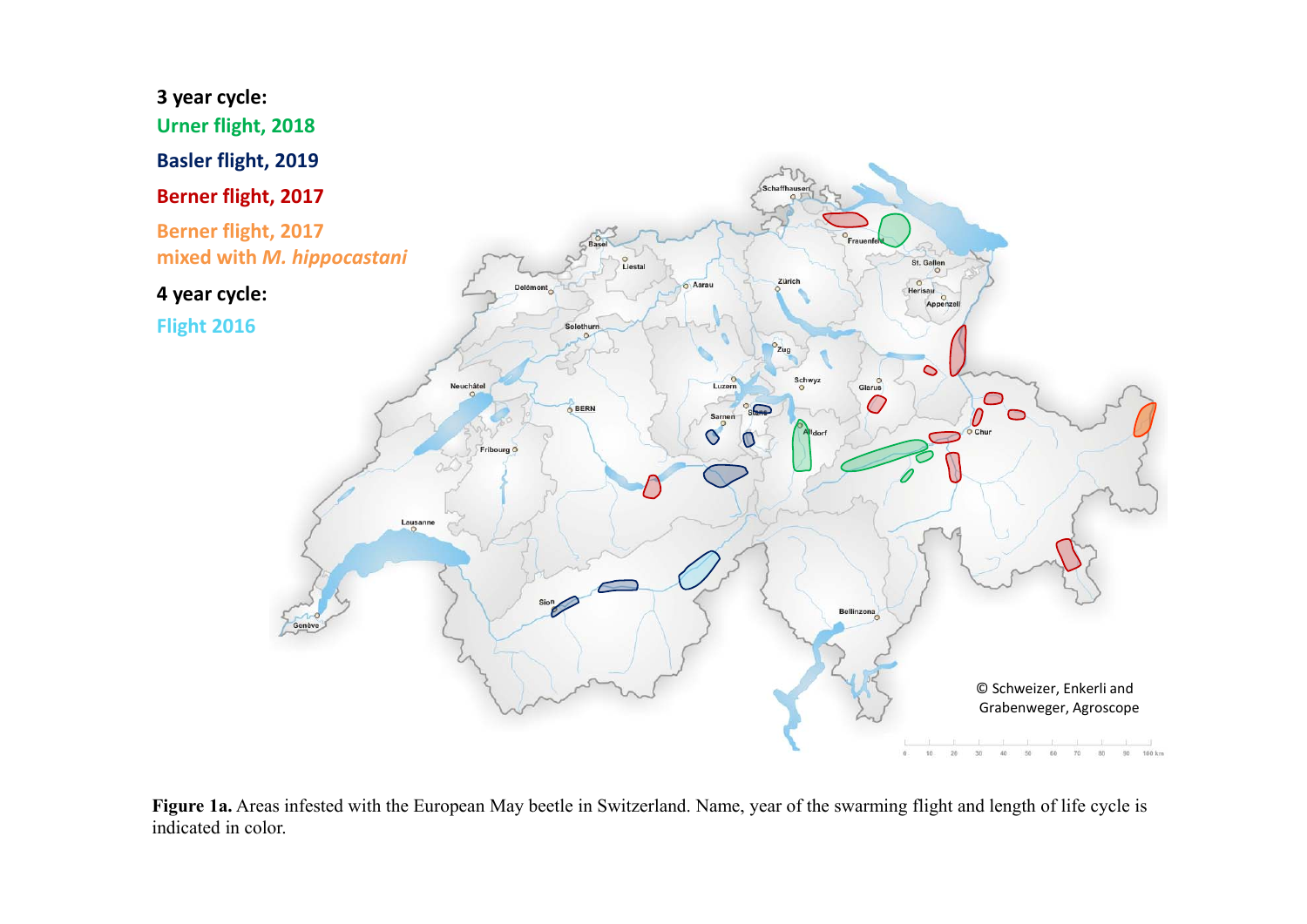

**Figure 1b.** Areas infested with the European May beetle in Switzerland. Name, year of the swarming flight and length of life cycle is indicated in color, sites where *Melolontha* spp. have and will been sampled are indicated with arrows.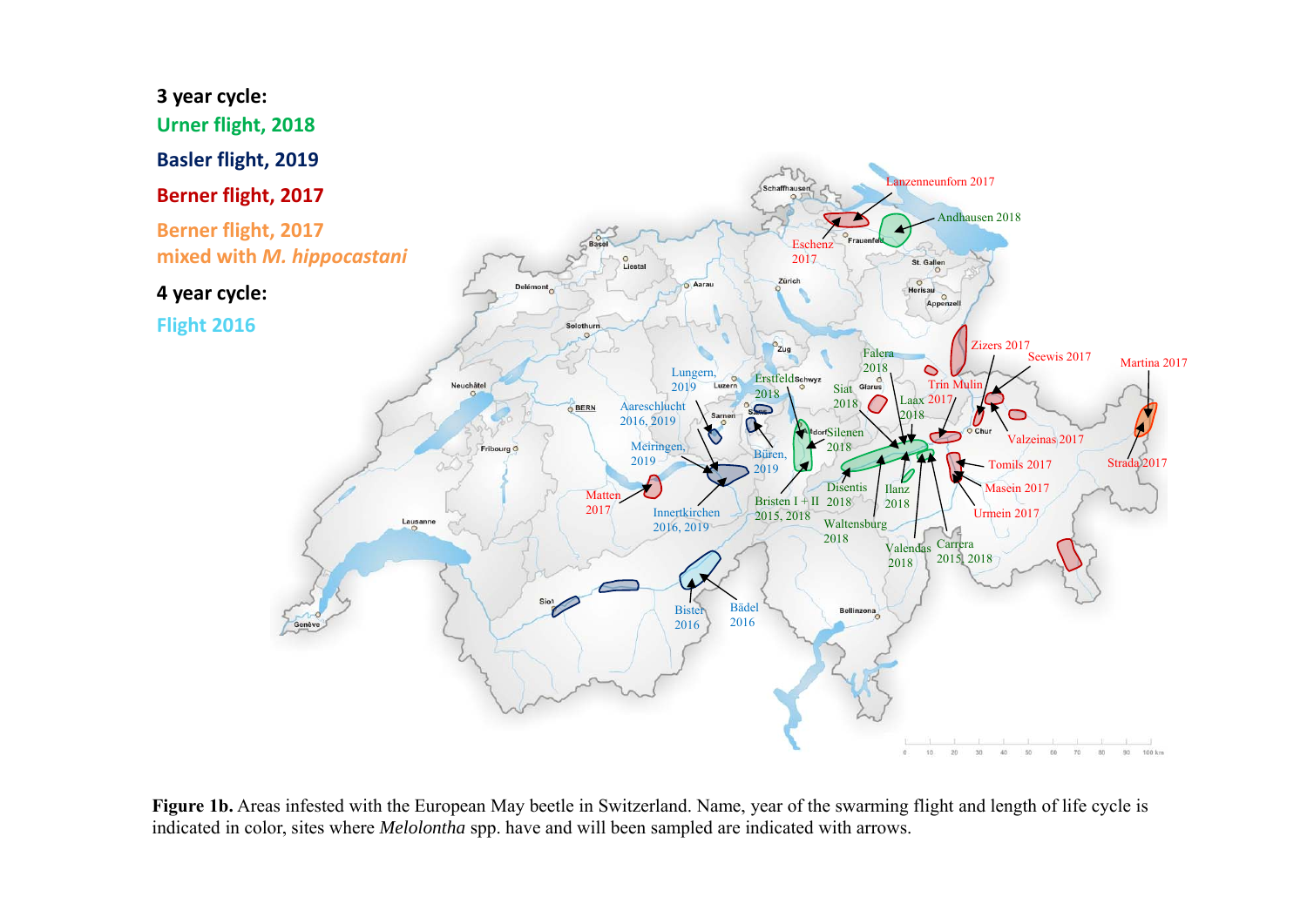

**Figure 2a.** Areas infested with the European May beetle in East-, North- and South-Tirol (Austria/Italy). Name, year of the swarming flight and length of life cycle is indicated in color.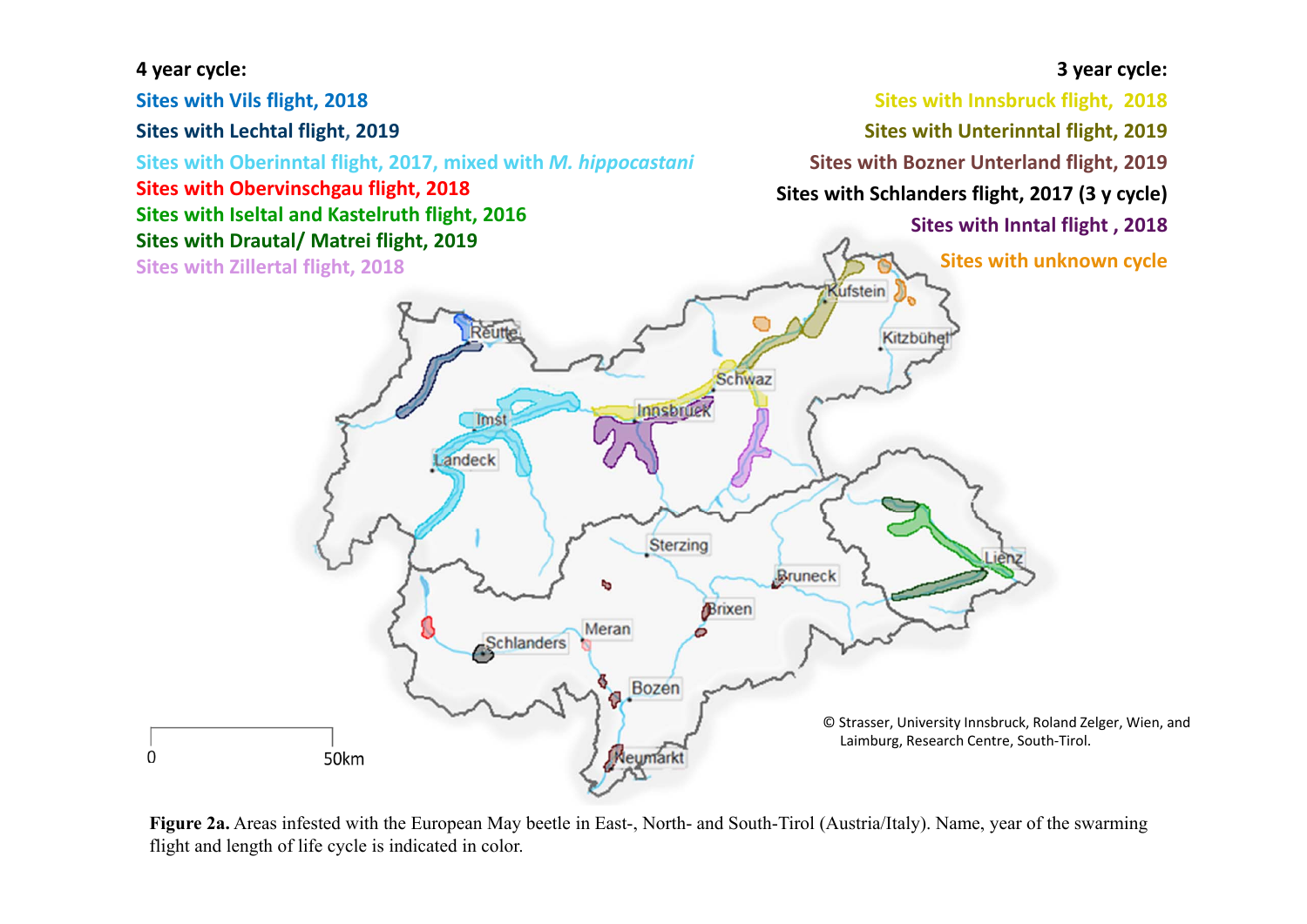**4 year cycle: 3 year cycle: Sites with Innsbruck flight, 2018 Sites with Vils flight, 2018 Sites with Lechtal flight, 2019 Sites with Unterinntal flight, 2019 Sites with Oberinntal flight, 2017, mixed with** *M. hippocastani* **Sites with Bozner Unterland flight, 2019 Sites with Obervinschgau flight, 2018 Sites with Schlanders flight, 2017 (3 y cycle) Sites with Iseltal and Kastelruth flight, 2016 Sites with Inntal flight , 2018 Sites with Drautal/ Matrei flight, 2019 Sites with unknown cycleSites with Zillertal flight, 2018**  Kufstein Reutte Kitzbüh Innsbruek **Münster 2016 /2019 Ims Mils 2017 Schönwies 2017Prutz 2017 Imsterberg 2017 Sterzing** Bruneck Passeier 2019<br>**Brixen Schlanders 2019 Glurns 2018 Tscherms <sup>2019</sup> Albeins <sup>2019</sup>** Schlanders **Kastelruth 2016 Siebeneich 2019 Prissianer Auen 2019 Bozen Unterrain 2019** © Strasser, University Innsbruck, Roland Zelger, Wien, and **Branzoll 2016/2019 Laimburg 2016/2019 Pilglon 2016/2019 Plattl 2016/2019** Laimburg, Research Centre, South‐Tirol.  $\overline{0}$ 50km **Visentin 2016 Roen 2019 Gmund 2016/2019**

**Figure 2b.** Areas infested with the European May beetle in East-, North- and South-Tirol (Austria/Italy). Name, year of the swarming flight and length of life cycle is indicated in color, sites where *Melolontha* spp. have and will been sampled are indicated with arrows.